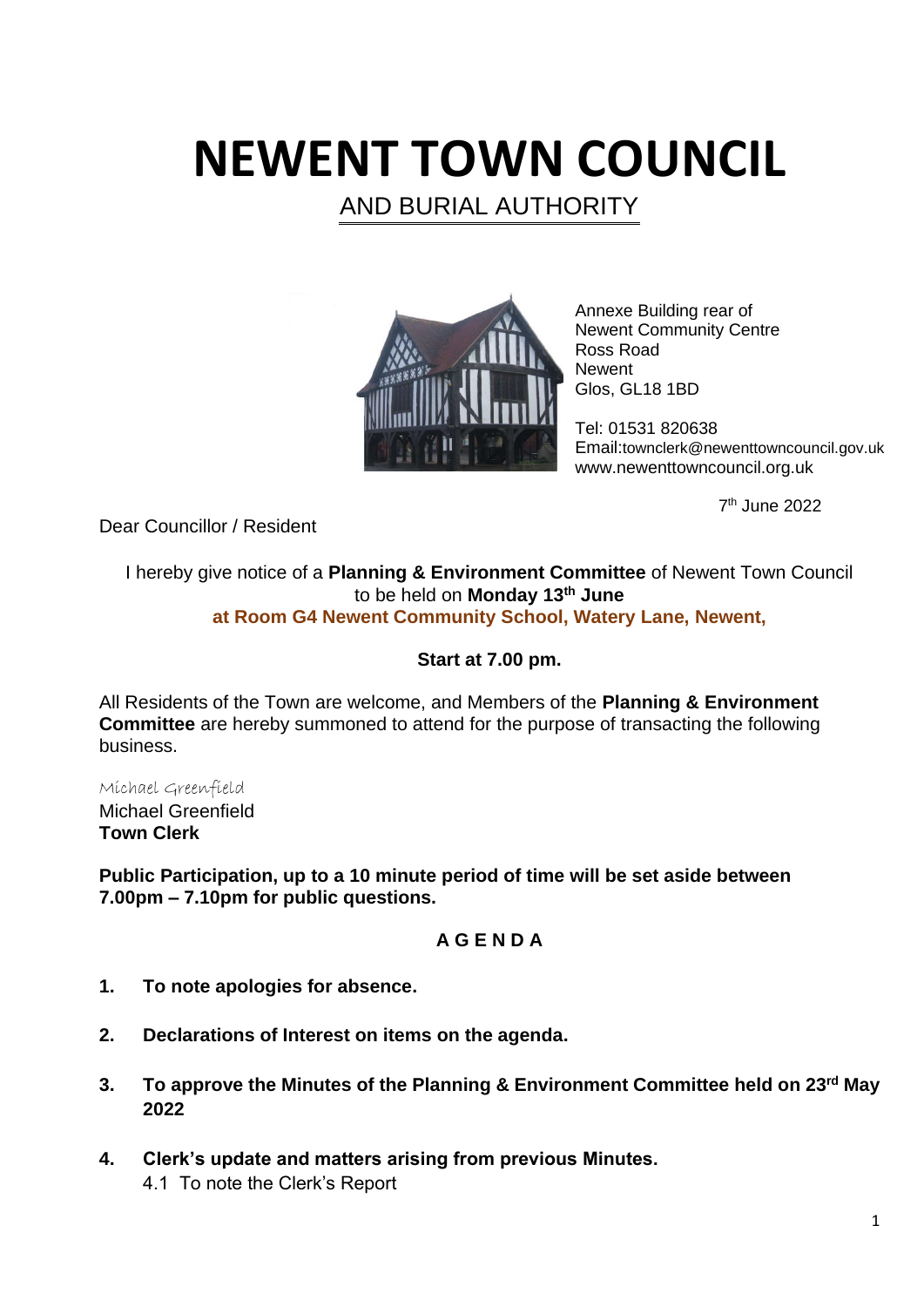## **5. Gloucestershire County Council's Local Parish Council Replanting-Ash Dieback Project**

5.1 To consider submitting areas to be considered for replanting on highways land by the Ash Dieback Team.

5.2 To consider submitting a request for whips / trees to be donated to the parish council, to plant themselves within the community.

## **6. Climate Change**

- 6.1 To approve the Climate Change Plan
- 6.2 To decide the action point areas
- **7. Planning applications received from the Forest of Dean District Council for consideration**

Please see attached

**8. To note Planning Decisions made by the Forest of Dean District Council**

Please see attached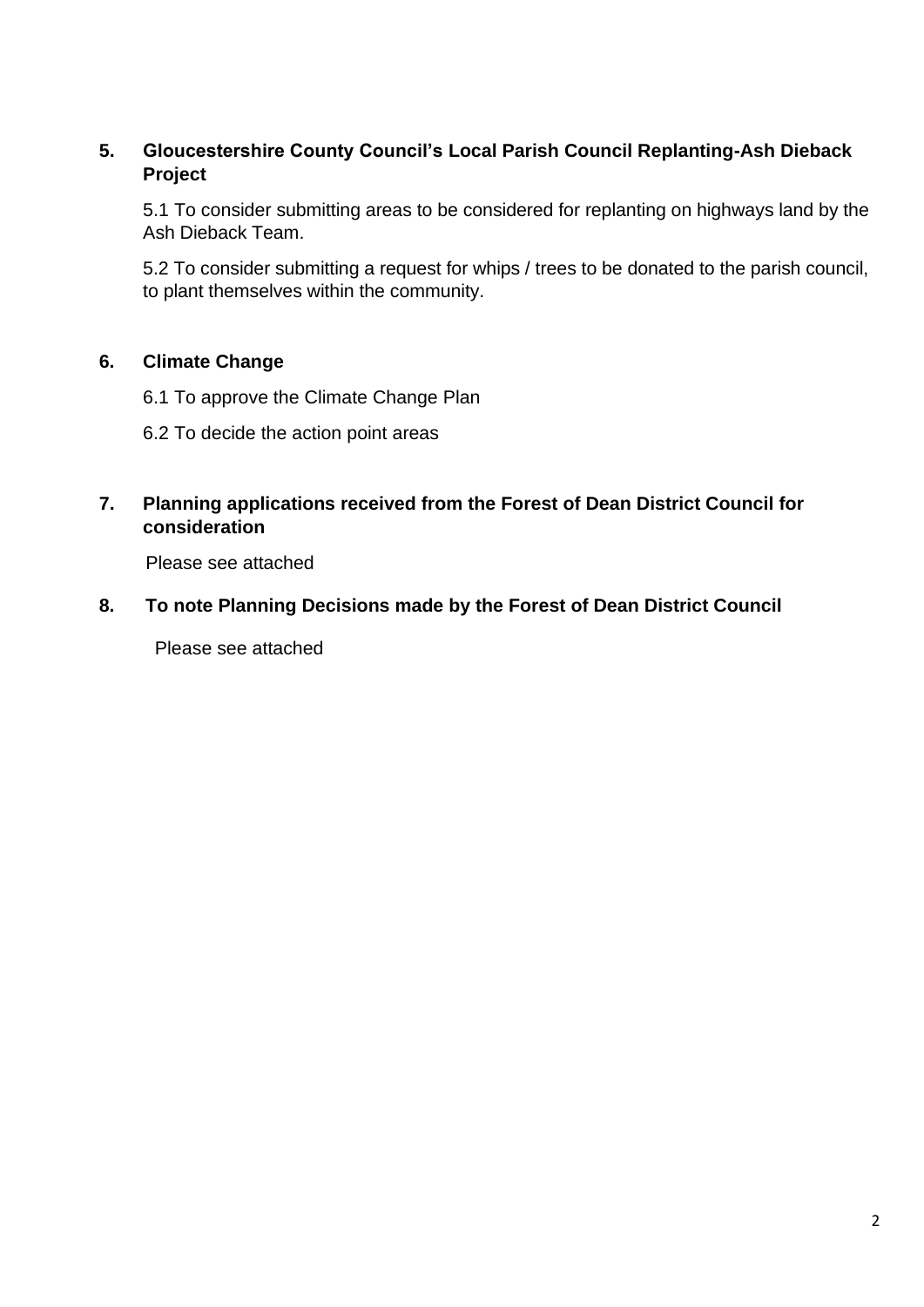#### **NEWENT TOWN COUNCIL**

Planning applications received from the Forest of Dean District Council for consideration by the Planning & Environment Committee at its meeting on Monday 13 June 2022.

### APPLICATIONS

P0048/22/DISCON Land On The North West Side Of Watery Lane Newent Glos Discharge of conditions 03 (materials), 14 (external lighting) and 16 (landscaping) relating to planning permission P1338/20/FUL

P0618/22/FUL 3-5, Broad Street, Newent, Glos. Conversion and change of use of offices and residential unit to form 4 flats with associated works.

P0619/22/LBC 3-5, Broad Street, Newent, Glos. Listed building consent for the conversion and change of use of offices and residential unit to form 4 flats with associated works.

P0244/22/FUL 11 Bradfords Close Newent Glos Erection of a two storey semi-detached dwelling with associated parking, landscaping and works (resubmission)

P0689/22/FUL Nicholson House, Court Lane, Newent Change the use of the building to two dwelling houses with associated works (amendment to previously approved P0221/05/FUL)

#### To note Planning decisions

DECISIONS on planning applications received from the Forest of Dean District Council to date.

#### CONSENT

P0395/22/FUL Annexe 28 Strawberry Hill Newent GL18 1LH Erection of a single storey extension with associated works (resubmission)

P1960/21/FUL 17 The Scarr Newent Gloucestershire GL18 1DQ Proposed erection of a steel framed agricultural building for the housing of livestock.

P1888/21/FUL 1 Anchor House Station Road Newent GL18 1BB Erection of garage block with overspill accommodation above

P0588/22/TPO Atlantic House Cliffords Mesne Newent GL18 1JL Holly Tree; T2 of DFTPO204 – Reduction by 3 m as part of a "hedge" reduction as they are very close to the house <2m. This is also to facilitate home working as the "hedge" is blocking mobile broadband to the nearest mast in Newent. The "hedge" is higher than the apex of the roof and makes it green and if damaged in winds would fall into the house causing damage.

P0355/22/FUL Bellstone, Redmarley Rd, Newent GL18 1DR Erection of an infill industrial unit for  $E(q)$  & B8 uses with associated works.